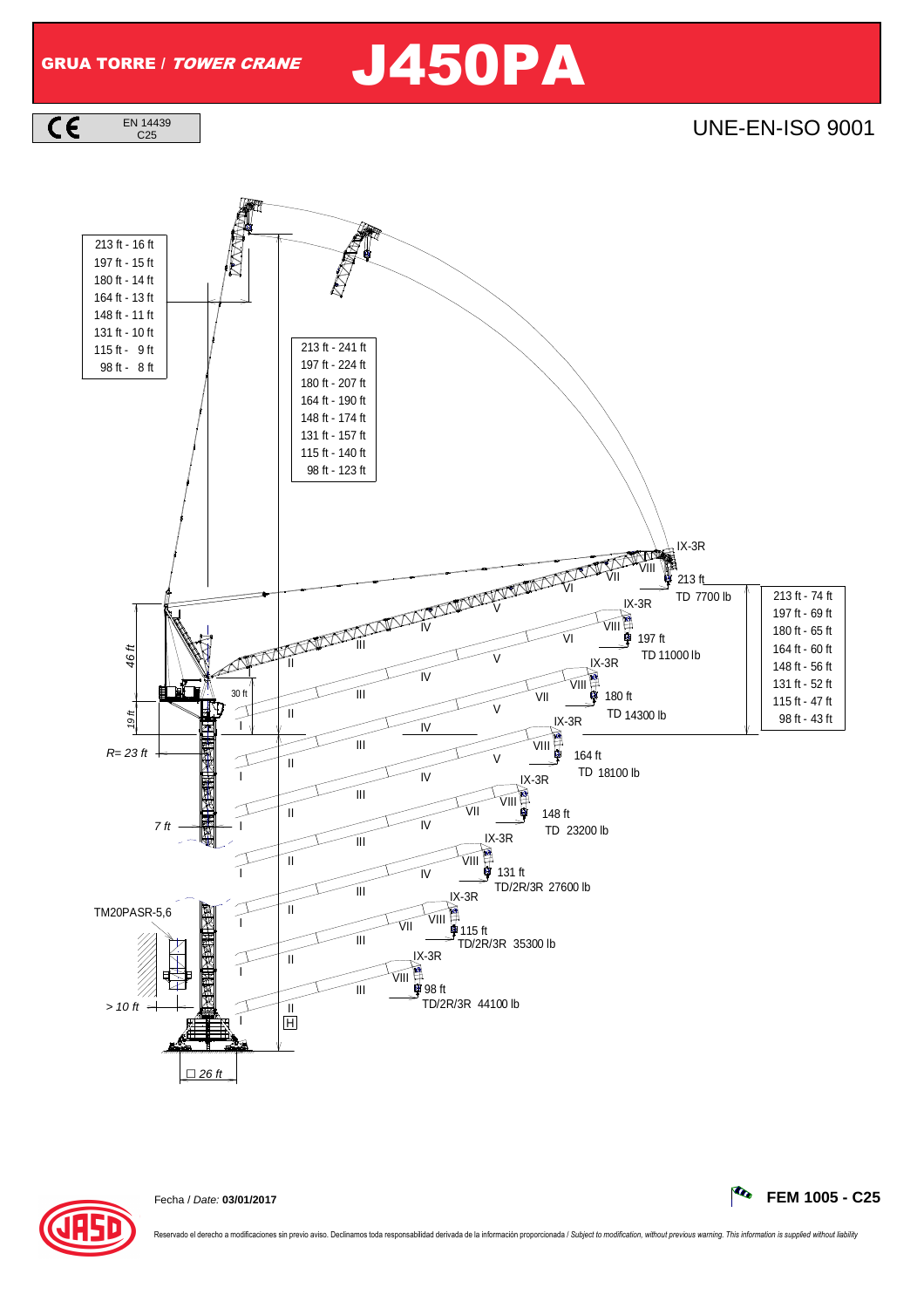

**i** Consultar / Consult

En servicio / In service

Fuera de servicio / Out of service



Fecha / Date: **03/01/2017 FEM 1005 - C25**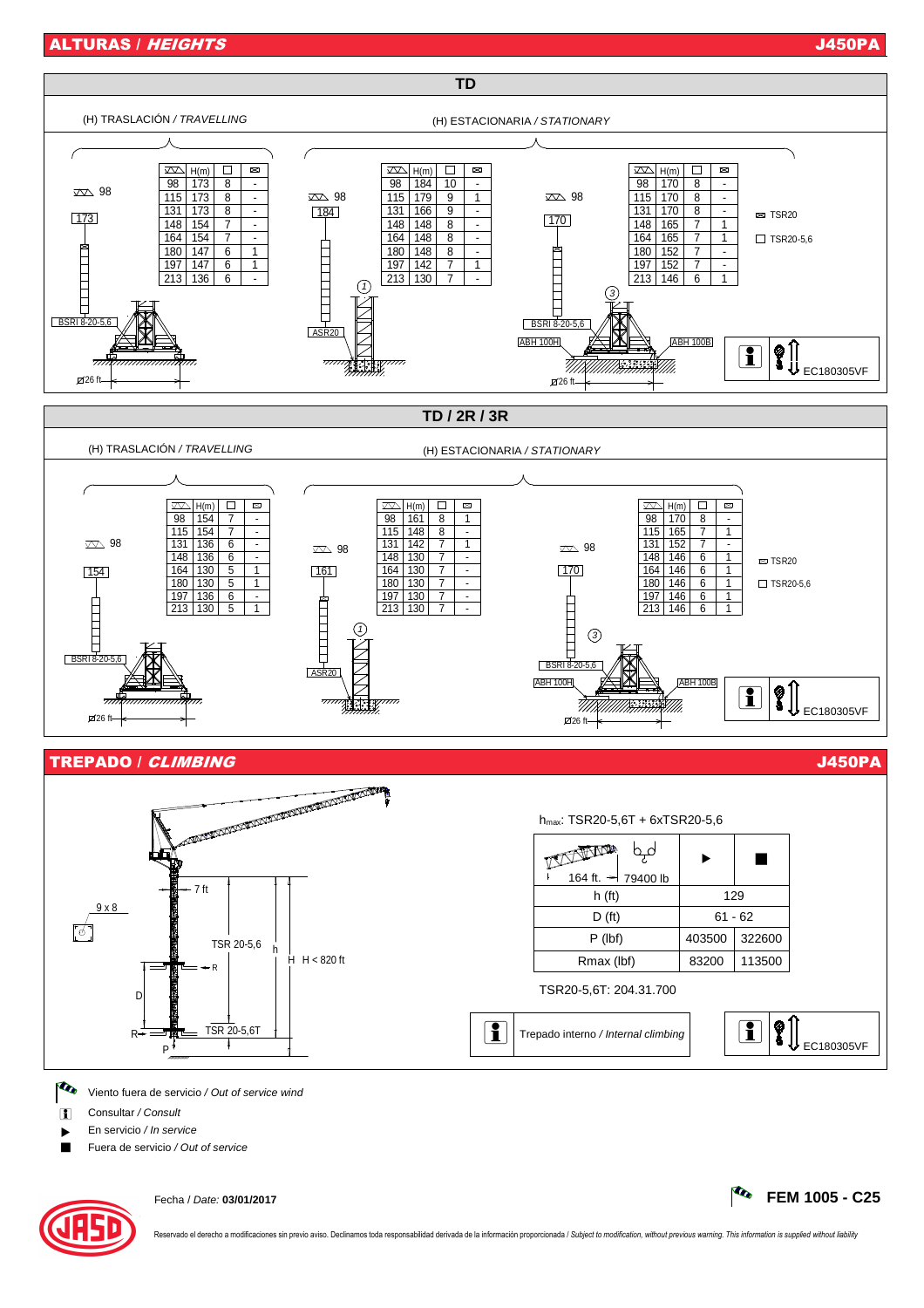| <b>CARGAS / LOADS</b>                                                                                                                                                                                                               |                                   |                                               |       |       |       |                          |                          |                          | <b>J450PA</b> |  |  |  |
|-------------------------------------------------------------------------------------------------------------------------------------------------------------------------------------------------------------------------------------|-----------------------------------|-----------------------------------------------|-------|-------|-------|--------------------------|--------------------------|--------------------------|---------------|--|--|--|
|                                                                                                                                                                                                                                     | TD(t)                             | Cargas máximas / Maximum loads<br>TD-26500 lb |       |       |       |                          |                          |                          |               |  |  |  |
| $\sqrt{2}$<br>$[ft] % \begin{center} % \includegraphics[width=\linewidth]{imagesSupplemental_3.png} % \end{center} % \caption { % Our method is used for the method. % The method is used in the text. % } % \label{fig:example} %$ | <b>TD</b><br>26500 lb<br>$@$ (ft) | Alcance del gancho [ft] / Hook reach [ft]     |       |       |       |                          |                          |                          |               |  |  |  |
|                                                                                                                                                                                                                                     |                                   | 98                                            | 115   | 131   | 148   | 164                      | 180                      | 197                      | 213           |  |  |  |
| 213                                                                                                                                                                                                                                 | 131                               | 26500                                         | 26500 | 26500 | 21200 | 17000                    | 13200                    | 10400                    | 7700          |  |  |  |
| 197                                                                                                                                                                                                                                 | 133                               | 26500                                         | 26500 | 26500 | 21800 | 17600                    | 14100                    | 11000                    |               |  |  |  |
| 180                                                                                                                                                                                                                                 | 134                               | 26500                                         | 26500 | 26500 | 22100 | 17900                    | 14300                    |                          |               |  |  |  |
| 164                                                                                                                                                                                                                                 | 134                               | 26500                                         | 26500 | 26500 | 22300 | 18100                    | -                        | $\overline{\phantom{a}}$ |               |  |  |  |
| 148                                                                                                                                                                                                                                 | 137                               | 26500                                         | 26500 | 26500 | 23200 |                          |                          |                          |               |  |  |  |
| 131                                                                                                                                                                                                                                 | 131                               | 26500                                         | 26500 | 26500 |       | ٠                        | $\overline{\phantom{0}}$ | $\overline{\phantom{0}}$ |               |  |  |  |
| 115                                                                                                                                                                                                                                 | 115                               | 26500                                         | 26500 |       |       | $\overline{\phantom{0}}$ | $\blacksquare$           |                          |               |  |  |  |
| 98                                                                                                                                                                                                                                  | 98                                | 26500                                         |       |       |       | -                        | $\overline{\phantom{0}}$ |                          |               |  |  |  |

|                                 | لملم / ليها / لو                     |                                                  | Cargas máximas / Maximum loads<br><b>TD/2R/3R (lb)</b> |                                           |       |       |       |       |                          |                          |                              |       |                          |                |
|---------------------------------|--------------------------------------|--------------------------------------------------|--------------------------------------------------------|-------------------------------------------|-------|-------|-------|-------|--------------------------|--------------------------|------------------------------|-------|--------------------------|----------------|
| <u>KN</u><br>(f <sup>t</sup> )  | 3R<br>79400 lb<br>$@$ (ft)           | 2R<br>52900<br>Ib $@$ (ft)<br>84                 | <b>TD</b><br>26500<br>Ib $@$ (ft)                      | Alcance del gancho [ft] / Hook reach [ft] |       |       |       |       |                          |                          |                              |       |                          |                |
|                                 |                                      |                                                  |                                                        | 15                                        | 20    | 25    | 30    | 35    | 40                       | 45                       | 50                           | 55    | 60                       | 65             |
| 213                             |                                      |                                                  |                                                        | 26500                                     | 26500 | 26500 | 26500 | 26500 | 25400                    | 20100                    | 15900                        | 12300 | 9300                     | 6600           |
| 197                             |                                      |                                                  | 129                                                    | 52900                                     | 52900 | 52900 | 41900 | 32900 | 26000                    | 20700                    | 16500                        | 13000 | 9900                     | $\blacksquare$ |
| 180                             |                                      | 84                                               | 130                                                    | 52900                                     | 52900 | 52900 | 41900 | 33000 | 26200                    | 20900                    | 16800                        | 13200 | $\blacksquare$           |                |
| 164                             | 60                                   | 84                                               | 131                                                    | 79400                                     | 72100 | 54000 | 41900 | 33100 | 26500                    | 21200                    | 17000                        |       | $\overline{\phantom{0}}$ |                |
| 148                             | 61                                   | 84                                               | 131                                                    | 79400                                     | 73200 | 54900 | 42800 | 34000 | 27300                    | 22100                    | $\blacksquare$               |       | $\overline{\phantom{0}}$ |                |
| 131                             | 61                                   | 84                                               | 134                                                    | 79400                                     | 79400 | 55100 | 43000 | 34200 | 27600                    | $\overline{\phantom{a}}$ | $\qquad \qquad \blacksquare$ |       | ÷,                       |                |
| 115                             | 62                                   | 85                                               | 131                                                    | 79400                                     | 73900 | 56000 | 44100 | 35300 | $\overline{\phantom{a}}$ | $\blacksquare$           | $\blacksquare$               |       | ä,                       |                |
| 98                              | 62                                   | 86                                               | 115                                                    | 79400                                     | 73900 | 56000 | 44100 |       |                          | $\overline{\phantom{a}}$ | $\blacksquare$               |       |                          |                |
| $\sqrt{2}$                      | 2R<br>39700<br>$lb \n\omega (ft)$    | <b>TD</b><br>19800<br>$\mathsf{lb} \oslash$ (ft) | Alcance del gancho [ft] / Hook reach [ft]              |                                           |       |       |       |       |                          |                          |                              |       |                          |                |
| (f <sup>t</sup> )               |                                      |                                                  | 82                                                     |                                           | 98    | 115   | 131   |       | 148                      | 164                      | 180                          |       | 197                      | 213            |
| 213                             | 101                                  | 149                                              | 39700                                                  |                                           | 39700 | 32200 | 25400 |       | 20100                    | 15900                    | 12300                        |       | 9300<br>6600             |                |
| $\sqrt{2}$<br>(f <sup>t</sup> ) | 3R<br>66100<br>$Ib \n\circledR$ (ft) | 2R<br>44100<br>Ib $@$ (ft)                       | <b>TD</b><br>88200<br>$\mathsf{lb} \oslash$ (ft)       | Alcance del gancho [ft] / Hook reach [ft] |       |       |       |       |                          |                          |                              |       |                          |                |
|                                 |                                      |                                                  |                                                        |                                           | 66    | 82    | 98    |       | 115                      | 131                      | 148                          |       | 164                      | 180            |
| 180                             | 71                                   | 95                                               | 144                                                    |                                           | 66100 | 54500 | 41900 |       | 33100                    | 26200                    | 20900                        |       | 16800                    | 13200          |

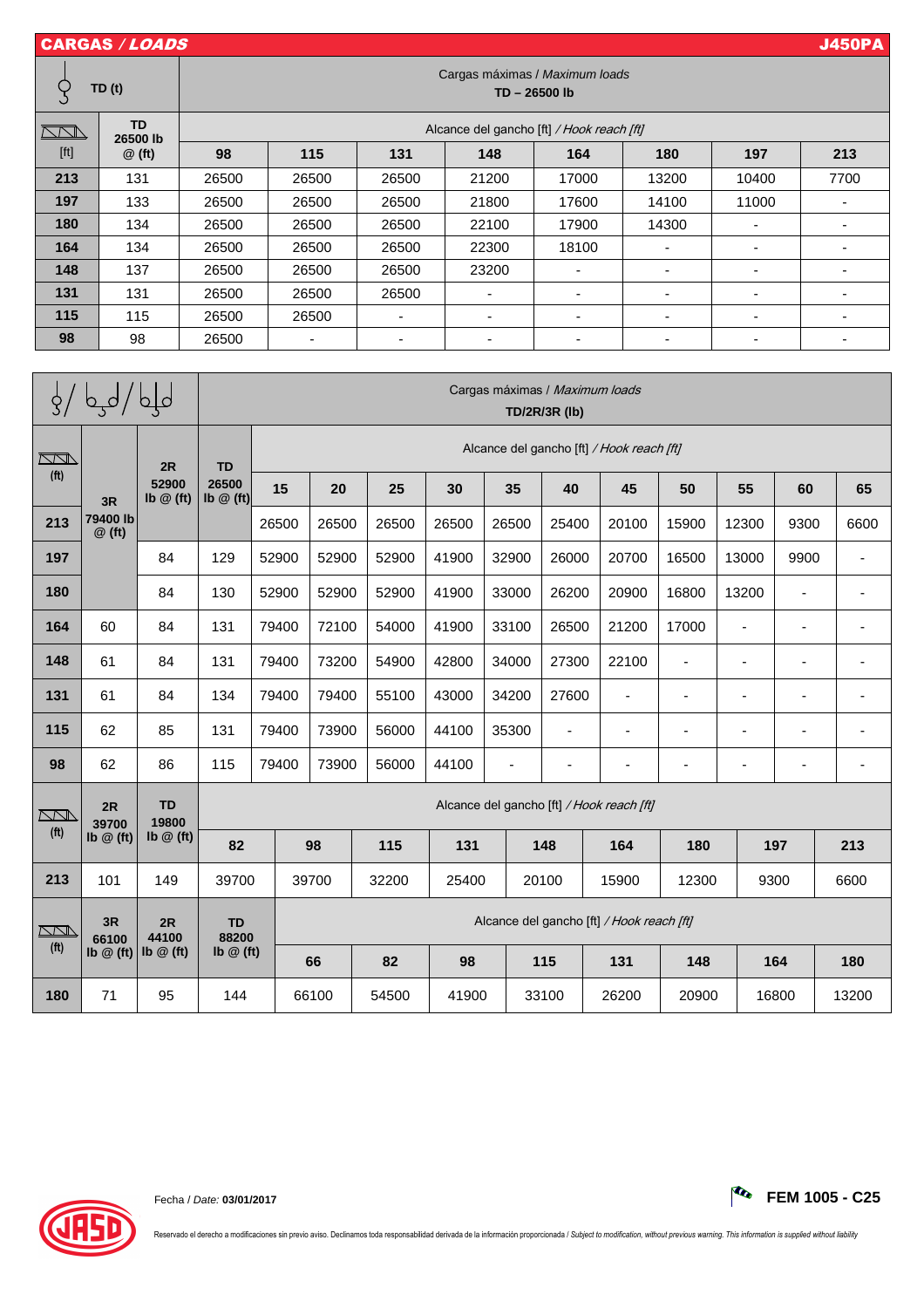

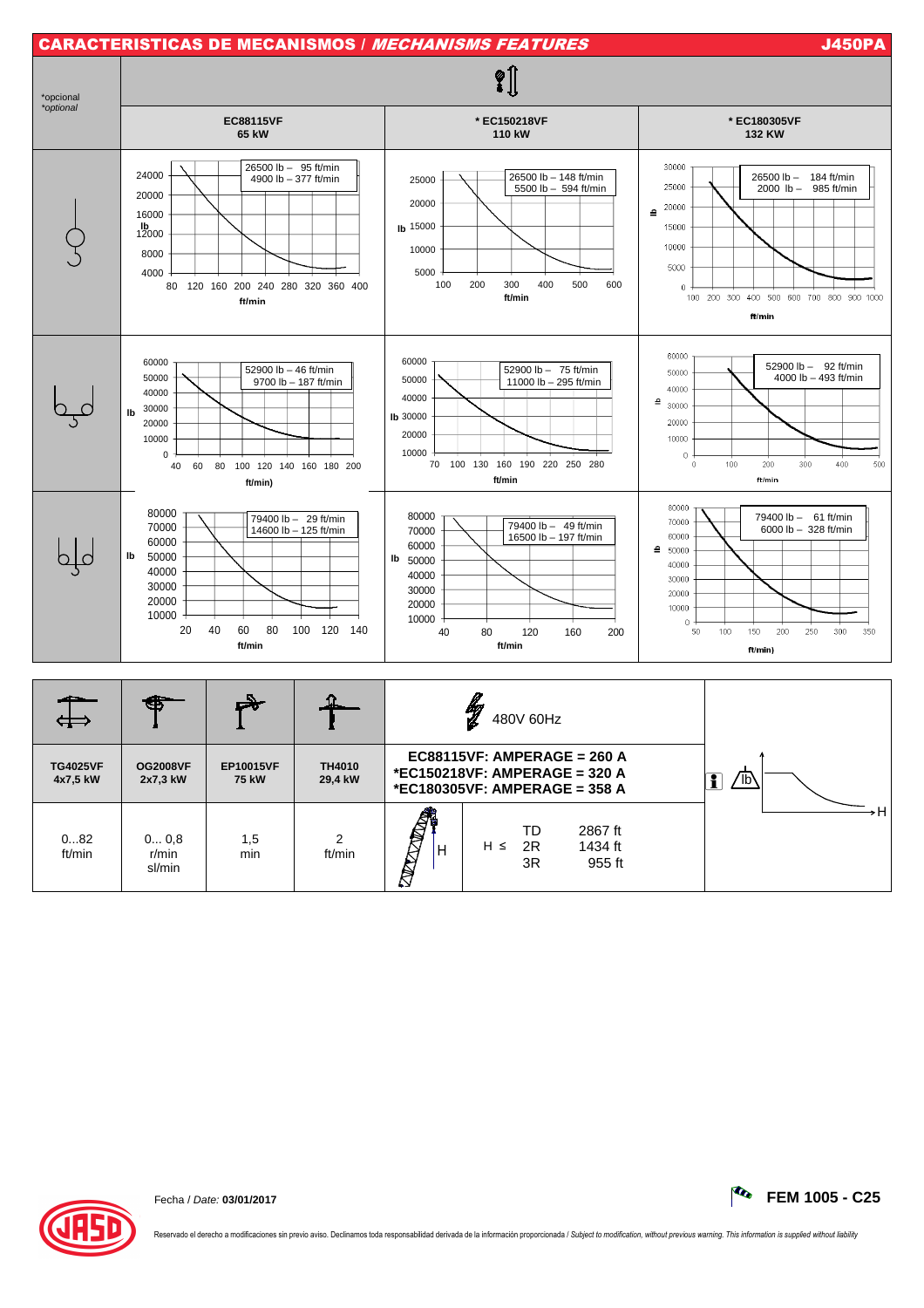| <b>LISTA DE EMBARQUE / PACKING LIST</b><br><b>J450PA</b>                                                                                                                                                                                                                                              |                                                                     |                                                                     |                                                                     |                                                             |                                                              |                                                                      |  |  |  |
|-------------------------------------------------------------------------------------------------------------------------------------------------------------------------------------------------------------------------------------------------------------------------------------------------------|---------------------------------------------------------------------|---------------------------------------------------------------------|---------------------------------------------------------------------|-------------------------------------------------------------|--------------------------------------------------------------|----------------------------------------------------------------------|--|--|--|
| <b>DENOMINACIÓN / DENOMINATION</b>                                                                                                                                                                                                                                                                    |                                                                     |                                                                     | $L$ [ft]                                                            | A [ft]                                                      | $H$ [ft]                                                     | P/W<br>[Ib]                                                          |  |  |  |
| Torre inferior<br>Lower tower                                                                                                                                                                                                                                                                         | TSRI-20-5,6                                                         | ┯                                                                   | 19.7                                                                | 7.4                                                         | 7.4                                                          | 14470                                                                |  |  |  |
| Torre<br>Tower                                                                                                                                                                                                                                                                                        | <b>TSR20</b><br>TSR20-5,6                                           |                                                                     | 14<br>19.7                                                          | 7.4<br>7.4                                                  | 7.4<br>7.4                                                   | 6860<br>9400                                                         |  |  |  |
| Torre asiento pista, torre superior y orientación<br>Slewing table, top tower and slewing mechanism                                                                                                                                                                                                   |                                                                     | €<br>ェ                                                              | 31.6                                                                | 7.6                                                         | 8.4                                                          | 51630                                                                |  |  |  |
| $\boxed{[]}$<br>$[  ] % \begin{center} % \includegraphics[width=\linewidth]{imagesSupplemental_3.png} % \end{center} % \caption { % Our method can be used for the proposed method. % } % \label{fig:example} %$<br>$[   ]$<br>[IV]<br>Tramo de pluma<br>[V]<br>Jib section<br>[V]<br>[VII]<br>[VIII] | Ш<br>Ш<br>$[IX-3R]$                                                 | $\mathsf{IV}$<br>$\vee$<br><b>VI</b><br>VII<br>$\frac{VIII}{IX-3R}$ | 20.6<br>34.4<br>34.5<br>34.6<br>34.6<br>34.6<br>18.4<br>12.4<br>7.8 | 7.2<br>5.1<br>5.1<br>5.1<br>4.9<br>5.1<br>5.1<br>5.1<br>6.5 | 5.9<br>5.7<br>5.7<br>5.7<br>5.7<br>5.7<br>5.7<br>6.1<br>10.4 | 3980<br>5950<br>5680<br>4980<br>4070<br>3810<br>2120<br>2150<br>2300 |  |  |  |
| Contrapluma con mecanismos, pasteca y plumin<br>Counterjib with mechanisms, reeving block and auxiliary jib                                                                                                                                                                                           |                                                                     | A<br>Ŧ                                                              | 23.5                                                                | 7.4                                                         | 8.2                                                          | 42040                                                                |  |  |  |
| Contrapluma con elevacion pluma, pasteca y plumin                                                                                                                                                                                                                                                     | Counterjib with luffing mechanisms, reeving block and auxiliary jib | ₹                                                                   | 23.5                                                                | 7.3                                                         | 8.2                                                          | 22940                                                                |  |  |  |
| Mecanismo elevacion carga<br>Hoisting mechanism                                                                                                                                                                                                                                                       |                                                                     | I<br><А∍                                                            | 7.2                                                                 | 8.3                                                         | 6.8                                                          | 19100                                                                |  |  |  |
| Polipasto                                                                                                                                                                                                                                                                                             | <b>TD/2R/3R</b>                                                     | $\bullet$<br>I                                                      | 3.6                                                                 | 1.1                                                         | 5.6                                                          | 1760                                                                 |  |  |  |
| Hook                                                                                                                                                                                                                                                                                                  | TD                                                                  | A<br>I                                                              | 0.5                                                                 | 0.9                                                         | 5.6                                                          | 530                                                                  |  |  |  |
| Tirante sostén pluma<br>Jib support tie                                                                                                                                                                                                                                                               |                                                                     |                                                                     | 19.2                                                                | 1.4                                                         | 2                                                            | 5240                                                                 |  |  |  |
| Parte superior<br>Top part                                                                                                                                                                                                                                                                            |                                                                     | طعم                                                                 | 39.2                                                                | 7.3                                                         | 2.9                                                          | 15370                                                                |  |  |  |
| Plataforma y cabina (2 x 1,5)<br>Platform and cabin                                                                                                                                                                                                                                                   |                                                                     |                                                                     | 13.1                                                                | 6.3                                                         | 7.6                                                          | 2623                                                                 |  |  |  |
| Transporte torre de montaje<br>Jacking cage transport                                                                                                                                                                                                                                                 | TM20PASR-5,6                                                        | Ŧ                                                                   | 35                                                                  | 7.5                                                         | 7.9                                                          | 26760                                                                |  |  |  |
| Contrapeso<br>Counterweight                                                                                                                                                                                                                                                                           |                                                                     | 工                                                                   | 14.8                                                                | 0.8                                                         | 2.6                                                          | 13200                                                                |  |  |  |
| Contrapeso<br>Counterweight                                                                                                                                                                                                                                                                           | Lastre<br><b>Ballast</b>                                            |                                                                     | 12.5                                                                | 1.9                                                         | 4.9                                                          | 13200                                                                |  |  |  |